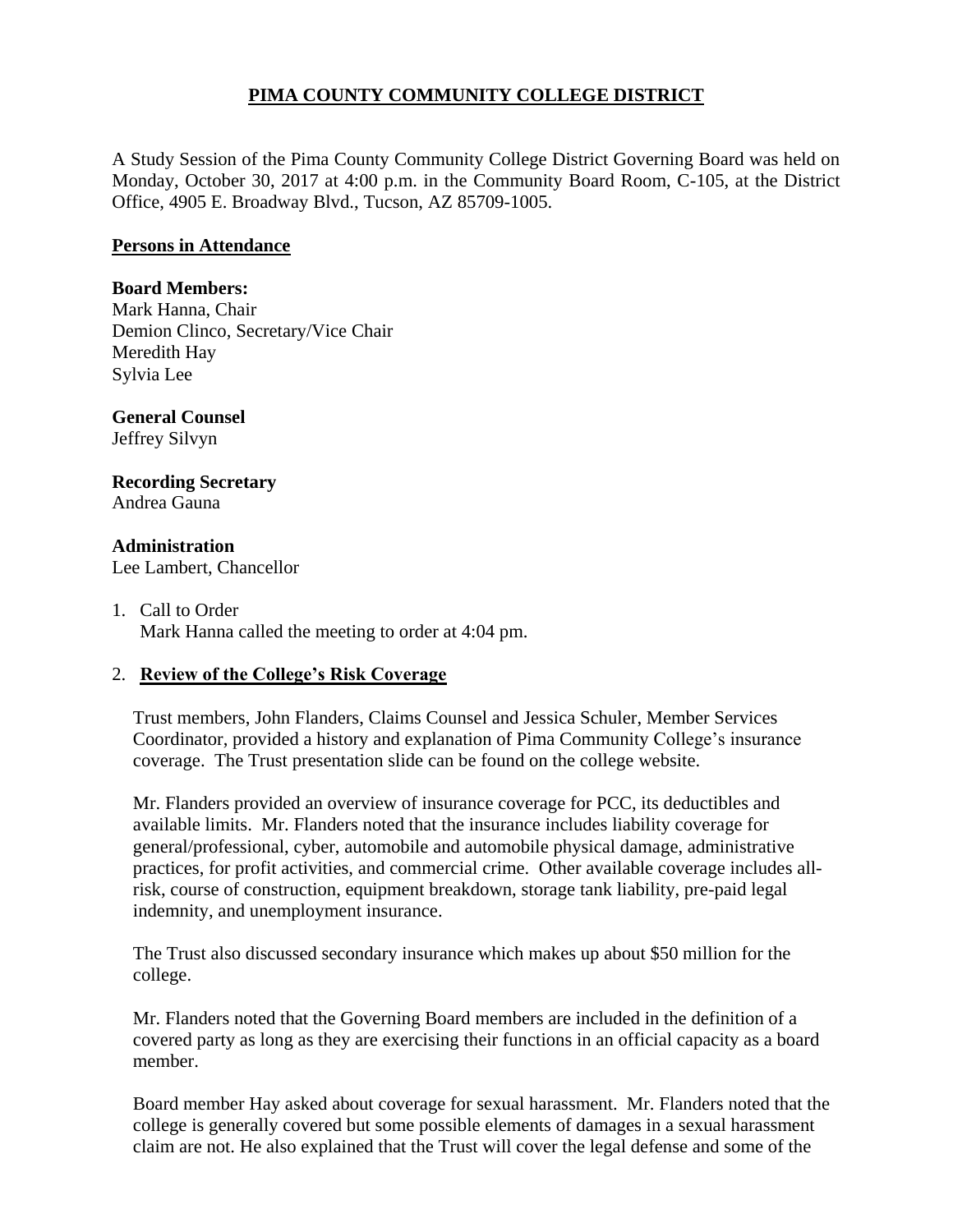damage elements, such as emotional distress. The contractual damages or wage damages are not covered. Board member Clinco asked about what exclusions exist within the insurance coverage. Mr. Flanders noted that what determines whether the college is covered or not is if the incident arose out of negligence or out of breach or some kind of an intentional act.

Mr. Flanders discussed some of the unique programs available to members. Some of the programs include roof and construction inspection. The program assigns an attorney or engineer to review construction plans. The Trust also offers a leadership academy and risk management summit which is designed strictly for community colleges.

Board member Hay asked how the Trust makes a determination on what to charge its members. Mr. Flanders noted that an actuarial study is conducted, the offering budget is reviewed to see what is needed, and then the Trust Governing Board, which includes a Governing Board member from a community college, approves the rates. Different rates are approved for K12 and community colleges because of their exposures. The college's exposure summary and loss history are also reviewed to make the rate determination.

Mr. Flanders provided the Board members with a comparison of the most common liability claims of other community colleges and Pima's claims.

Mr. Flanders noted that PCC contributed \$383,000 to the Trust last year and the average contribution yearly is \$300,000-\$400,000.

Board member Hay asked if an analysis for self-insured coverage has been done. Dr. Dave Bea, Executive Chancellor for Finance and Administration reported that each year he looks into the option of self-insurance. He is confident that our coverage is a solid price basis for the kind of insurance the college receives.

Mr. Flanders talked about the covered parties. He noted that the Governing Board members, all employees of the school district, ranging from instructors to janitorial staff are covered. Students, volunteers and anyone that the college decides to make an additional insured by contractual agreement is also covered.

Mr. Flanders noted that the Trust has about a hundred employees.

Board Chair Hanna added that he would like the Trust to explain how they come up with a figure that the college must pay after negotiations. He asked who at the Trust is responsible and the process they must follow to get to that decision.

Mr. Flanders noted that Larry Ward is the individual who oversees the litigation at the Trust. Mr. Silvyn also noted that the Trust has an outside firm that does coverage analysis for the Trust.

Board member Clinco suggested moving into executive session to discuss coverage for specific cases related to PCC.